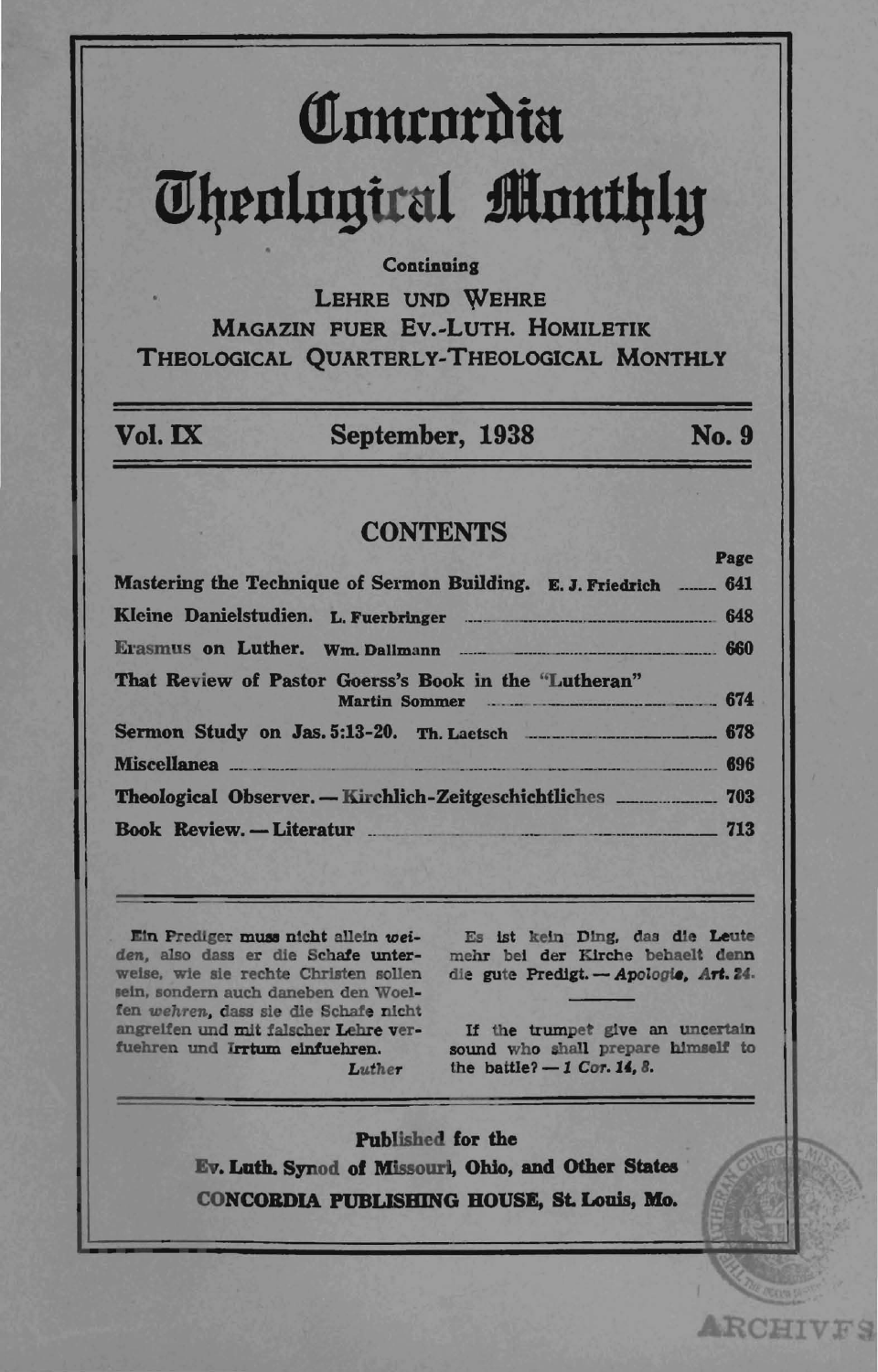## *Concordia Theological Monthly*

| Vol. IX | SEPTEMBER, 1938 | No. 9 |
|---------|-----------------|-------|
|         |                 |       |

## **Mastering the Technique of Sermon Building**

Strange as it may seem, the fact remains that the rank and file of preachers take little or no interest in the technique of sermon building. In fact there seems to be a wide-spread revolt, even in conservative churches like ours, against many of the time-honored homiletical principles by which preachers of former generations were guided in the composition of their sermons. Here and there ministers who claim to have learned much by experience even go so far as to tell their younger brethren: Study homiletics as long as you are at the seminary but forget all about it as soon as you enter the ministry.

It is not difficult to discover the reasons for this ever-increasing contempt of the science of homiletics.

To begin with, not a few earnest preachers who have the welfare of the Church at heart and are intent upon making their pulpits as fruitful as possible have become alarmed on account of the mechanical, stereotyped sermons which in recent years seem to have been the stock in trade of many of our pulpits - sermons which were doctrinally and logically correct but as cold as icicles and as far removed from contemporaneous problems of faith and life as the east is from the west. In their diagnosis of this rigidly formal and lifeless type of preaching they eventually came to the conclusion that it is the result, among other things, of a close adherence to homiletical principles. Hence they cast these principles to the wind and, rejoicing in their emancipation from "the iron yoke," set about preaching in their own free way.

Others, perhaps just as ambitious but not quite so earnest in their work, give little or no attention to sermon technique because it requires too much hard work. Hard work, however, is not their *jorte,* and so they, often with an air of superiority and an array of specious arguments to justify their attitude, renounce all homilet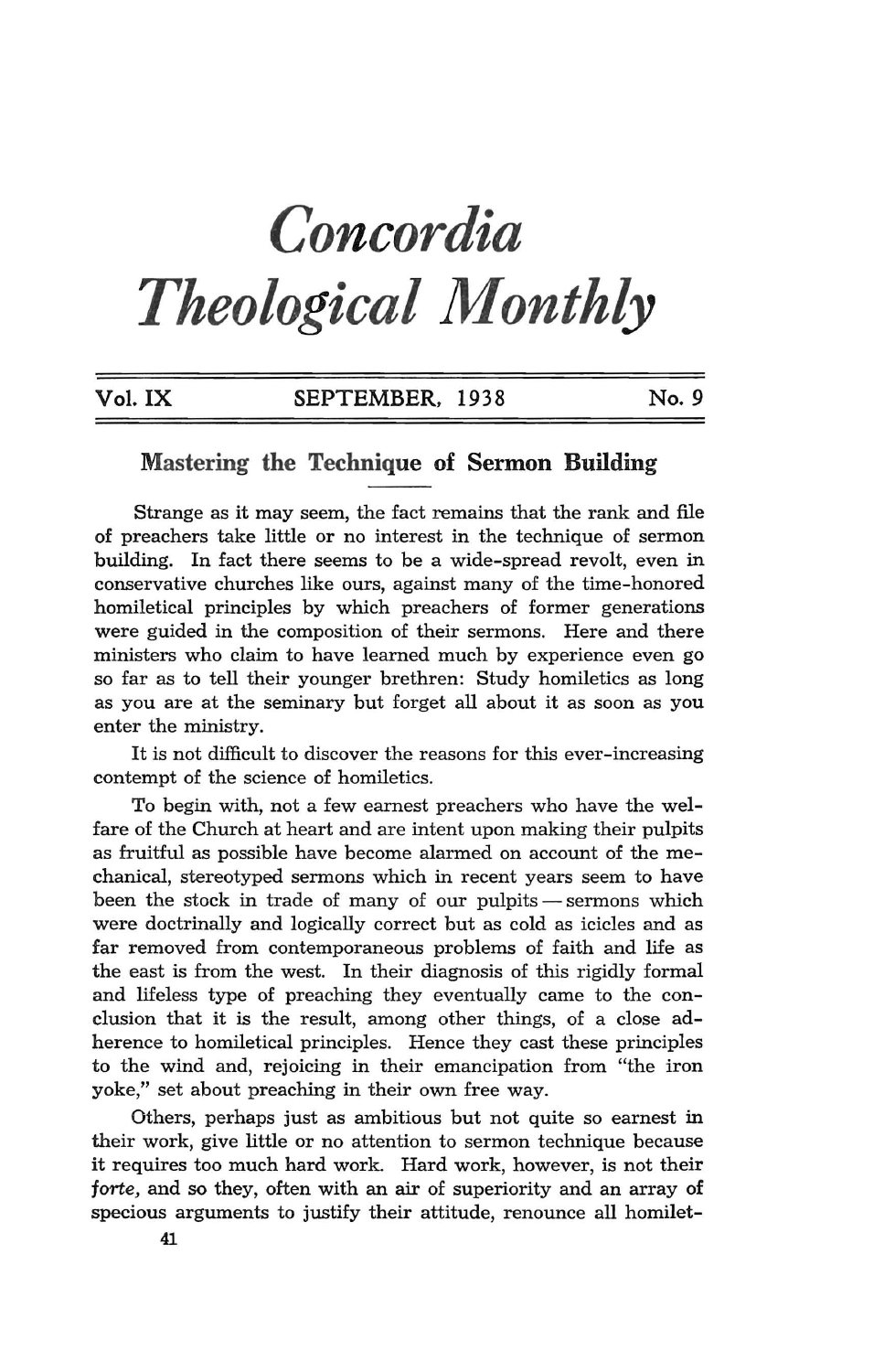ical principles and, to use their own words, speak to their congregations from the heart in a natural and untrammeled manner $-$ *"wie mir der Schnabel gewachsen ist."* 

Still others disregard the accepted principles of sermon composition because they labor under the impression that these are nothing more than antiquated rules perpetuated by pedantic textbooks, rules which dare not be observed by the preacher of the present day if he would touch the hearts of his people. Such an attitude, however, is the result of sheer ignorance. The fact of the matter is that genuine homiletical technique is based, not upon a body of abstract rules formulated at random by impractical theorists and musty pedagogs but upon fundamental principles which, owing to their very nature, are not subject to modification or change. Franklin W. Fisk states the matter well in the following words: "Homiletics is simply a body of principles or rules gathered by a searching analysis of the best sermons in every age of the Church. . .. It is a thesaurus of the combined wisdom of the most successful preachers in the construction of sermons." *(Manual* of *Preaching,* p.2.) In short, the principles of homiletics are nothing more and nothing less than common sense applied to preaching. Hence no man can ignore them with impunity.

And the foremost preachers of our day do not ignore them. On the contrary, they follow these principles just as conscientiously as the able preachers of former generations. At times this may not seem to be the case, at least not at first glance; but this is due, not to an absence of homiletical technique in their sermons, but to an exceptional mastery of this technique coupled with a fine artistic sense. By virtue of this happy combination of science and artistry the preacher is enabled to conceal the bony framework of his sermon and to create a living, vibrant message, free from the deadening restraints of cold mechanics and yet clear, convincing, and edifying — the noblest product of homiletic craftsmanship. Beneath the surface, however, present in every portion of the sermon, guiding the preacher and giving form and power to his utterance, the careful student will observe the adroit application of those ageold principles without which there can be no persuasive preaching but only weakness and confusion.

A thorough acquaintance with the technique of the sermon is, therefore, just as important for us as it was for the preachers of the past. It is not enough to know *what* we are going to say from the pulpit and *why* we are going to say it. We must also know *how* we are going to say it. After all, the preacher is a builder. But would any builder venture to assert that all that he needs to erect a commodious and beautiful building is the necessary material and a clear understanding of the purpose which the building is to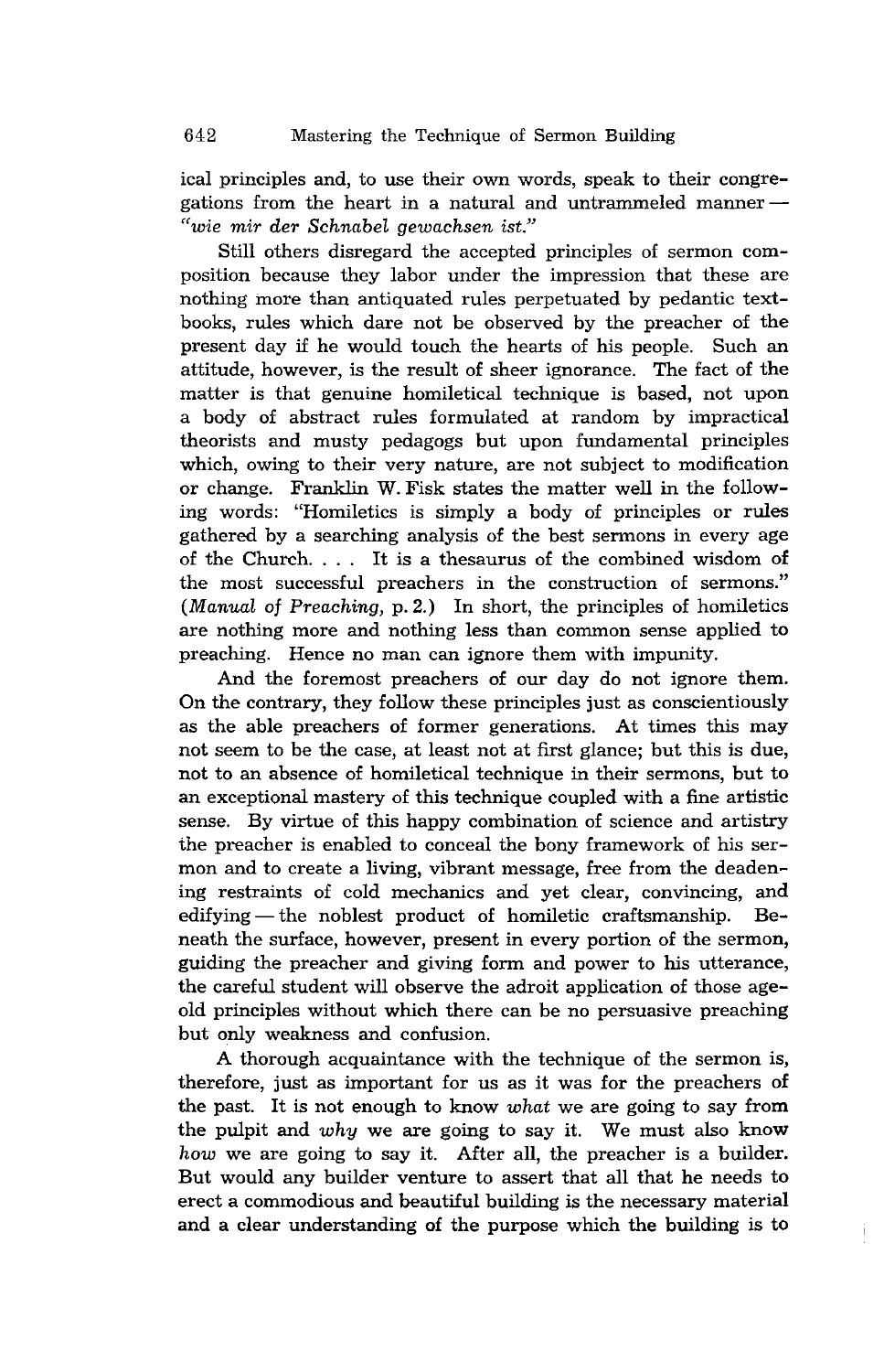serve? Certainly not. He knows that he must have a plan, that he must have tools, and that he and his men must be adept in the use of these tools if the building is not to be a disappointment. In short, there must be both architecture and craftsmanship  $-$  technique. Just so in the case of the preacher. In the field of homiletics he must be both architect and craftsman before he can preach sermons that are worthy of the name. He must know how to organize his thoughts to the best possible advantage and how to use the language in such a way as to present these thoughts with telling effect.

When speaking of the technique of sermon building, we have in mind, first of all, the best possible organization of the materials contained in the sermon. There must be unity, order, and progress. The plan must be *logically* correct and well articulated, so that even the uninformed listener may follow the argument intelligently. It must march, and not merely mark time, pushing forward with every sentence and paragraph until the whole matter is clinched and driven home in the conclusion. But the sermon must also be *rhetorically* correct, for mere logic may be as dry as dust. By the introduction of apt rhetorical devices the unbending logical framework of the sermon is covered and adorned, and the presentation becomes animated, interesting, and beautiful. "To make a complete orator," says Fénelon in his second Dialog, "we must find a philosopher, who knows both how to demonstrate any truth and at the same time to give his accurate reasoning all the natural beauty and vehemence of an agreeable, moving discourse, to render it entirely eloquent. And herein lies the difference between the clear, convincing method of philosophy and the affecting, persuasive art of eloquence." Yet even this is not enough for a perfect technique. There is a third requirement: the sermon must be *oratorically* correct, for it is not to be read with the eye, like an essay, but to be heard with the ear, as a discourse. Hence the preacher must aim his language at the ear. He must give due attention to the sound of his words and not only to their meaning, and he must build his sentences and paragraphs so as to invest them with the rhythm and cadence of the spoken word. Thomas Chalmers, the great preacher of Scotland, was a master in this respect, but his mastery was achieved, among other things, by reading every paragraph aloud as soon as it had been written. Finally, the sermon must be *psychologically* correct, for it is addressed not only to the intellect, for the purpose of imparting knowledge, but also to the heart and the will. Its chief purpose is to influence both heart and will in favor of those things which the Word of God teaches and thus to secure the desired God-pleasing action. No matter how correct a sermon may be from the standpoint of theology, logic, rhetoric, and oratory, if it constitutes a psychological blunder, it is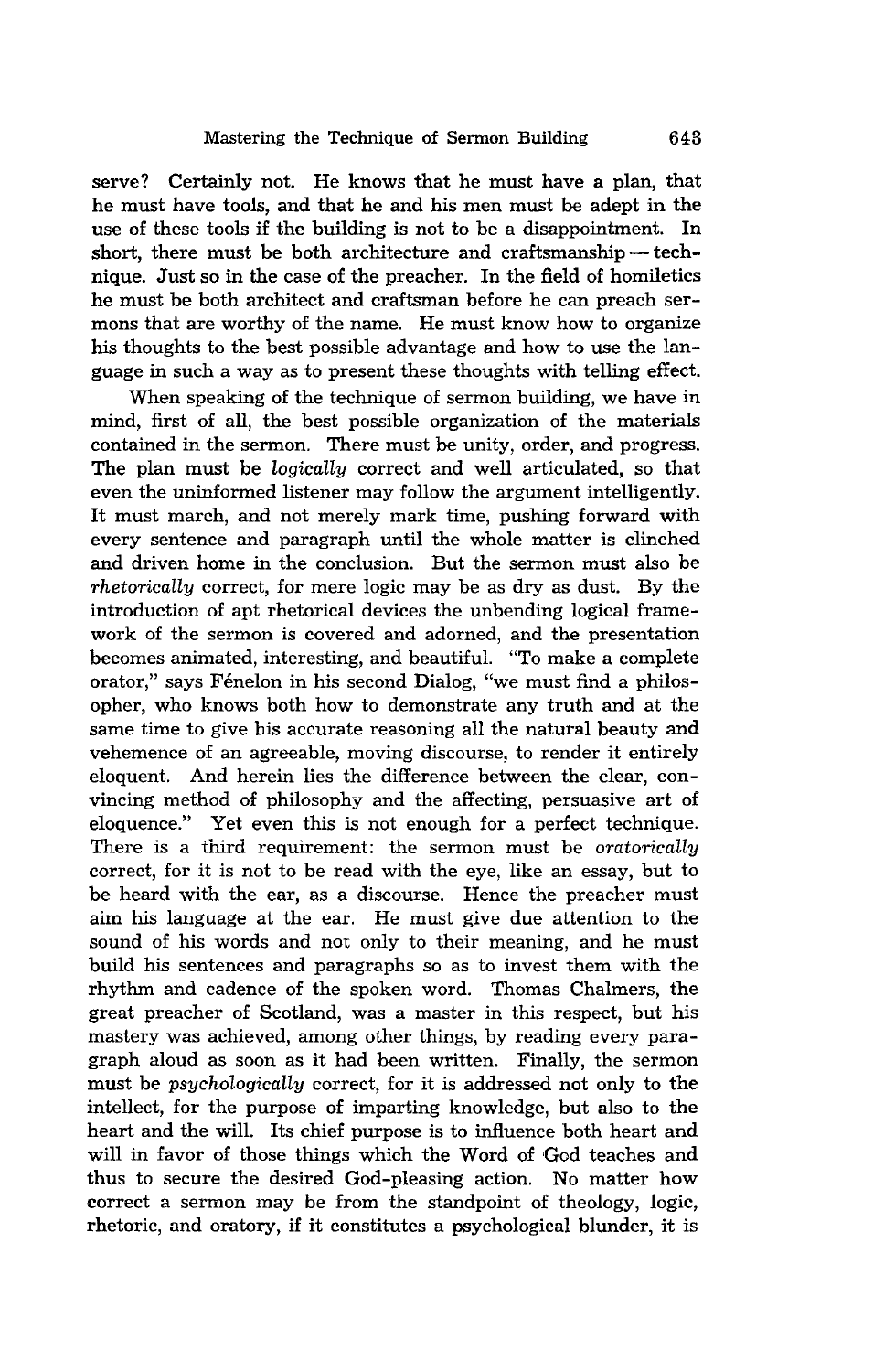bound to be a failure, unless the Spirit of God overrules the mistakes of the preacher and gives the hearer grace to find the truth and to apply it to himself in spite of the handicaps created for him in the sermon.

In view of the foregoing it is evident that good homiletical technique requires the ability to handle several sermon methods and a great variety of sermon plans. However, it stands to reason that the method and the plan for the individual sermon dare not be chosen haphazardly or according to a fixed schedule. The alert preacher who has at least to some degree mastered his art will almost instinctively employ the method and the plan which will prove most effective in view of his text, his theme, his audience, and the practical objective at which he is aiming. He will say to himself in effect: This is the truth which my text teaches. On the basis of this truth I shall speak to my congregation on this subject, and in doing so I shall have this specific purpose in mind. Now, what would be the best sermon method and the best sermon plan for the accomplishment of my purpose? Instead of working in a hit-or-miss fashion and blundering along in his preaching, he will work as a true craftsman and design every sermon as an effective instrument to attain his purpose.

In this way he will naturally invest his pulpit work with that element which is so necessary in the case of preachers who address the same congregation Sunday after Sunday over a period of years  $-$  variety. True, variety may be achieved by a judicious choice of texts and topics, by new illustrations, freshness of application, and versatility of expression. But this is not enough. In addition, there must be a variety of methods and plans; otherwise his congregation, having become accustomed to his one lone method of sermon building, will always be at least one step ahead of him when he preaches and consequently lose interest in his message.

But what can a man do to improve his technique as a builder of sermons?

The first advice usually given in answer to this question is this: Continue to study books written for this purpose. This is good advice indeed, and it is all the more necessary because many a preacher pays very little attention to such books. He seems to have the idea that his diploma has forever absolved him from the systematic study of homiletics. And yet there is so much that we can learn from books of this kind. Dr. R. W. Dale, that rugged and sensible preacher of Birmingham, England, said before the Divinity School of Yale University: "Some men speak contemptuously of lectures on preaching and treatises on the science or art of rhetoric. For myself, I have read scores of books of this kind, and I have never read one without finding in it some useful suggestion. I ad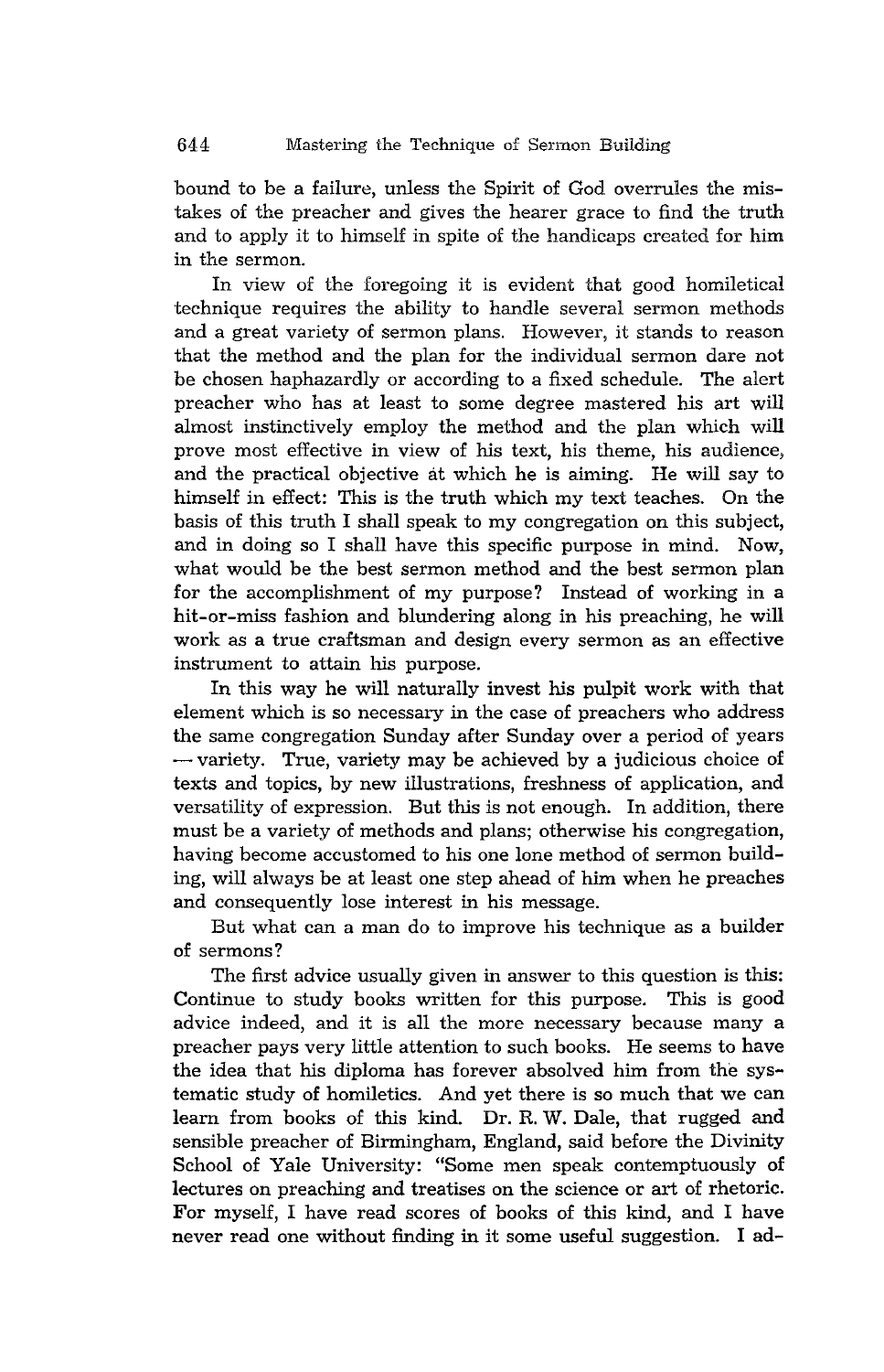vise you to read every book on preaching that you can buy or borrow. . .. The dullest and most tedious writer on this subject will remind you of some fault that you are committing habitually or of some power which you have failed to use." *(Nine Lectures* on *Preaching,* p. 93.)

But after all such books present only the theory of preaching, and although they do embody many practical suggestions and examples in their discussions, the preacher who reads them will still be confronted with the vexing problem: How can I reduce these principles to practise and carry out in my own preaching the valuable suggestions which I have received?

This opens the door for advice number two: Study the sermons of successful preachers and learn from them how the thing is to be done. "Since it is impossible to know every preacher in his proper background, it is wise to limit the field, perhaps arbitrarily. By careful reading and thinking one can become acquainted with the strongest preachers in any chosen era. Gradually one should single out a certain preacher and make of him a special study." (A. W. Blackwood, *The Fine Art* of *Preaching,* p.15.)

That such special or technical study is a necessity if the best results are to be obtained is self-evident, for a mere cursory reading of a man's sermons will not lead us deep into the secrets of his technique. But how shall such a study be conducted? In answer to this question, however only as a helpful suggestion, the present writer submits the following detailed work sheet, which he has set up for use in his own classroom. It should be stated, though, that this work sheet is not altogether original with him since the first part is based upon notes taken in a course on *Christian Preaching from Jesus* to *Chrysostom* by Dr. Shirley Jackson Case of the University of Chicago, while the second part follows in a general way the work sheet in *The Principles of Preaching*, by Ozora S. Davis. The entire work sheet has, however, been thoroughly revamped and amplified to meet our own conditions.

#### **WORK SHEET**

#### The Preacher

A sermon cannot be judged by its contents and form alone, abstracted from its setting. It must be studied in relation to its native environment and linked with the soul which produced it and the soul to whom it ministered if we are to form a proper estimate of it. Hence we ask and answer the following questions:

1) What was the preacher's ancestry, youth, and general education? We must try to determine the individualities and heritages left to him.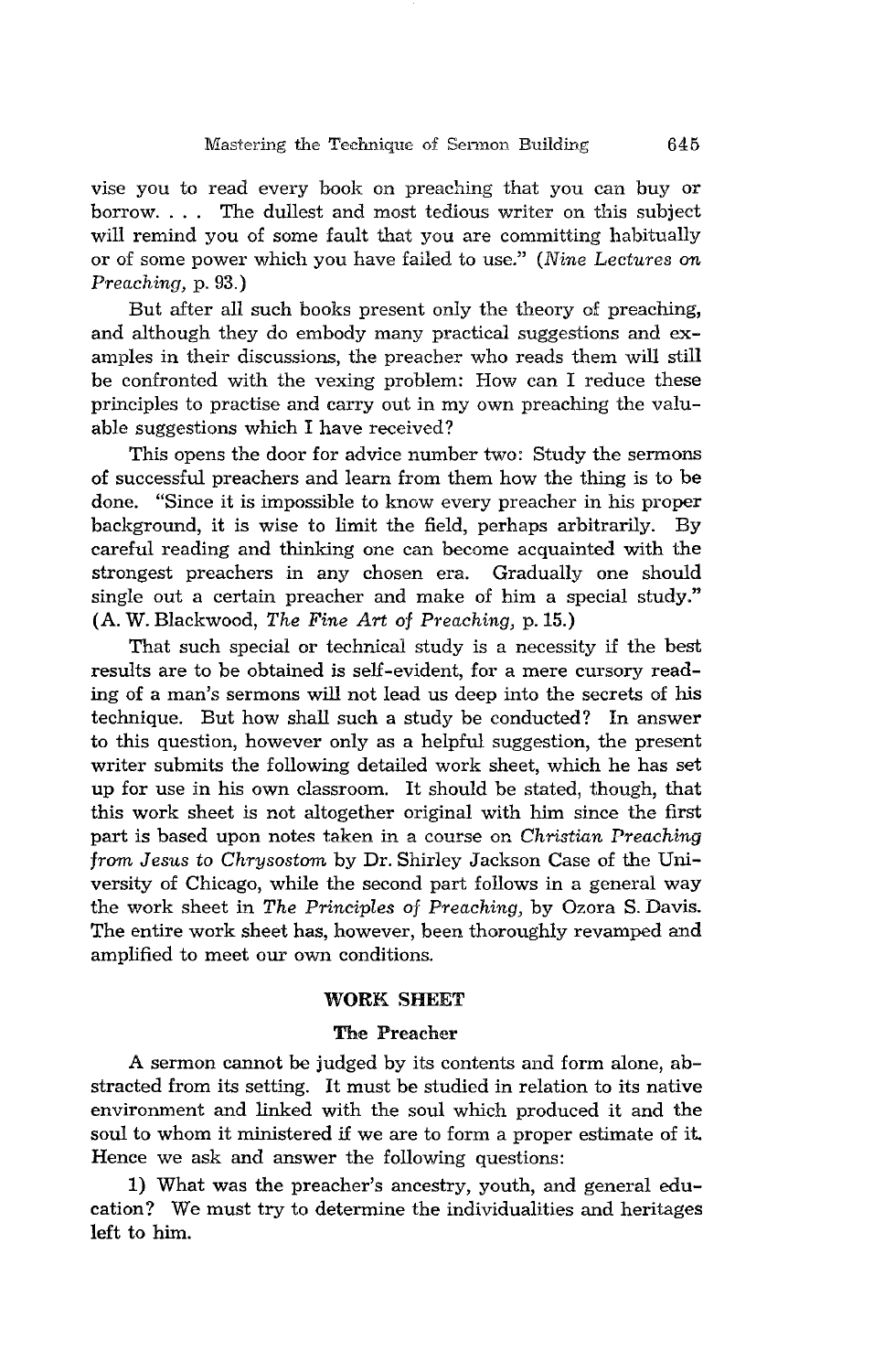2) What was his personality, temperament, and appearance?

3) What was his professional training and theological position?

4) Under what circumstances did he work? What was the cultural situation confronting him?

5) To whom did he preach? What were the conditions and problems of his hearers?

6) What was his view of the importance of his task? What was the target at which he was aiming?

7) What was his contribution to the Church? Which doctrines did he employ in dealing with theological, moral, and secular problems?

8) What was his sermon technique? Manner of preparation? Of delivery? What was the reaction to his preaching?

9) What is his preaching worth to us? What are its weaknesses? What can we learn from it?

#### The Sermon

*1) Analysis.* Analyze the sermon and make an outline of it. Write down the theme and use Roman numerals for the major points (divisions), capital letters for the minor points (subdivisions), and Arabic numerals for the second minor points. Note the structure of the introduction and the conclusion, and if divisions are necessary, designate them by capital letters.

*2) Title.* Is it characteristic of the sermon? Clear? Interesting? Easily remembered? Conform to the laws of good taste and dignity? Suitable for publicity?

3) Text. Is the text well chosen? Properly bounded? Literal meaning preserved or accommodated? Correct explanation given?

4) *Theme.* Is the theme formally announced? If not, state it. Is it textual? Practical? Specific? Interesting? Elegant? Note any defects.

*5) Logical Proposition.* Does the logical proposition which the preacher used in his preparation appear in the sermon? Where? In what way does it differ from the theme? If not stated, where is it implied? Formulate it in your own words.

*6) Introduction.* Is it formally announced? A separate unit? Proper length? Does it excite spiritual and practical interest? Introduce the theme? Create the proper atmosphere? Does the first sentence arrest attention?

*7) Conclusion.* Is it formally announced? A separate unit? Proper length? What type of conclusion is it? Is it compact? Practical? Personal to the hearer? Does it possess dignity and beauty? Energy? Drive home the message of the sermon?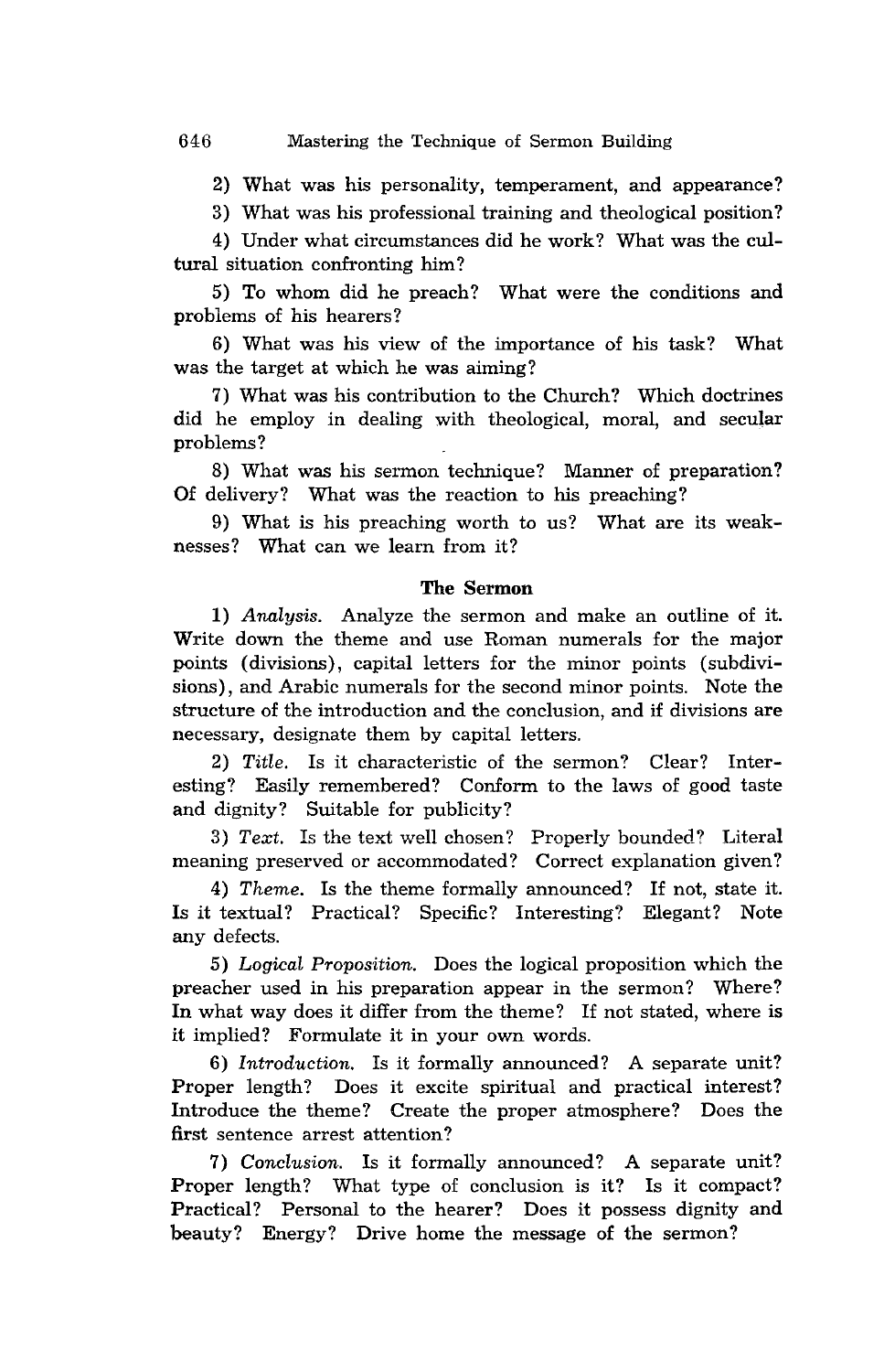*8) Plan.* Does it unfold the theme logically? Does it make proper use of the text? Is the plan announced? If not, how does *it* become evident? Does the sermon march or mark time? Is there a climax? Where? Is the development psychologically correct? Does the preacher ever go off on a tangent? Where? What is the proportion of each part? Sufficient time given to important points?

*9) Unity.* Is there a single subject logically developed? A single purpose dominant? Is the style unified throughout? Does the whole discussion focus upon one definite burning point?

10) *Transitions.* How does the preacher pass from one paragraph to another? Make a list of his transitional words, phrases, and other devices. Are there any gaps or abrupt changes? How may the preacher have overcome these defects by his delivery (voice, body action)?

11) *Sources* of *Material.* From which sources did the preacher derive his material? Bible? Theological works? Own experience and thinking? History and literature? Contemporary life? Other sources? Estimate on percentage basis.

*12) Doctrine.* Is there sufficient Bible doctrine? Law? Gospel? Entire sermon Christ-centered? Doctrine clearly developed? Ample proof texts? Any error? Ambiguous statements?

*13) Illustrations.* From which sources are they drawn? Bible? History? Literature? Nature? Contemporary life? Personal experience? Do all illustrate? Interesting? Are any untrue? Too detailed? Too captivating? Out of harmony with the spirit of the sermon? Is there anything striking about the manner in which the preacher introduces and uses illustrations? Compare his illustrations with those of others.

*14) Application.* Are there enough applications? Grow out of the text? In line with the arrow thought of the theme? Concrete? Timely? Personal? Fresh and interesting? Do they merely show what the text requires of the hearer or also how the hearer may comply with these requirements? How are they incorporated into the sermon? Do they converge in a compact major application in the conclusion?

*15) Style.* Judge the preacher's style in regard to the following qualities: Purity, precision, clearness, energy, beauty, naturalness, and individuality. Give an example of each. Note rhetorical devices used effectively. Any sentences worth filing or memorizing?

*16) Impression.* A sermon is intended to be spoken and heard. Only the ear can judge it fairly. Hence read this sermon aloud, using your imagination to visualize the preacher and his congrega-